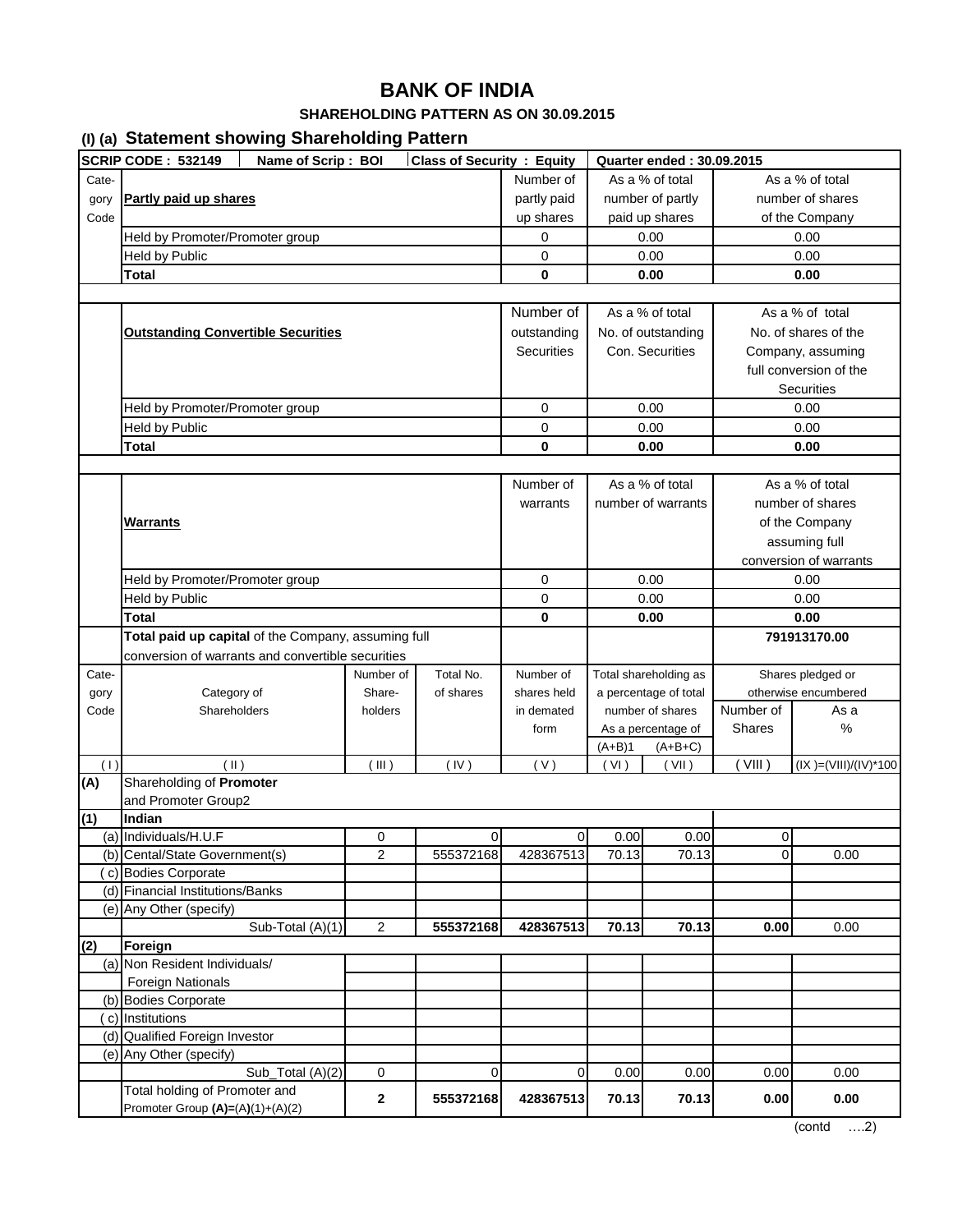|       | Name of the Company : Bank of India             |             |                                   |                |          |                       |                           | Page # 02               |
|-------|-------------------------------------------------|-------------|-----------------------------------|----------------|----------|-----------------------|---------------------------|-------------------------|
|       | <b>SCRIP CODE: 532149</b><br>Name of Scrip: BOI |             | <b>Class of Security : Equity</b> |                |          |                       | Quarter ended: 30.09.2015 |                         |
| Cate- | Category of                                     | Number of   | Total No.                         | Number of      |          | Total shareholding as |                           | Shares pledged or       |
| gory  | Shareholders                                    | Share-      | of shares                         | shares held    |          | a percentage of total |                           | otherwise encumbered    |
| Code  |                                                 | holders     |                                   | in demated     |          | number of shares      | Number of                 | As a                    |
|       |                                                 |             |                                   | form           |          | As a percentage of    | <b>Shares</b>             | $\%$                    |
|       |                                                 |             |                                   |                | $(A+B)1$ | $(A+B+C)$             |                           |                         |
| (1)   | $(\parallel)$                                   | (III)       | (IV)                              | (V)            | (VI)     | (VII)                 | (VIII)                    | $(IX )=(VIII)/(IV)*100$ |
| (B)   | <b>Public Shareholding3</b>                     |             |                                   |                |          |                       |                           |                         |
| (1)   | <b>Institutions</b>                             |             |                                   |                |          |                       |                           |                         |
|       | (a) Mutual Fund/UTI                             | 48          | 7214266                           | 7213566        | 0.91     | 0.91                  |                           |                         |
|       | (b) Financial Institutions/Banks                | 29          | 2120536                           | 2119936        | 0.27     | 0.27                  |                           |                         |
|       | (c) Central/State Government(s)                 |             |                                   |                |          |                       |                           |                         |
|       | (d) Venture Capital Funds                       |             |                                   |                |          |                       |                           |                         |
|       | (e) Insurance Companies                         | 32          | 112875744                         | 112875744      | 14.25    | 14.25                 |                           |                         |
|       | (f) Foreign Institutional Investors             | 106         | 36242629                          | 36237629       | 4.58     | 4.58                  |                           |                         |
|       | (g) Foreign Venture Cap. Inv                    |             |                                   |                |          |                       |                           |                         |
|       | (h) Qualified Foreign Investor                  |             |                                   |                |          |                       |                           |                         |
|       | (I) Any Other (specify)                         |             |                                   |                |          |                       |                           |                         |
|       | Foreign Portfolio-Corp                          | 25          | 8494194                           | 8494194        | 1.07     | 1.07                  |                           |                         |
|       | Sub-Total (B)(1)                                | 240         | 166947369                         | 166941069      | 21.08    | 21.08                 | N.A.                      | N.A.                    |
| (2)   | <b>Non Institutions</b>                         |             |                                   |                |          |                       |                           |                         |
|       | (a) Bodies Corporate                            | 2295        | 15309891                          | 14999391       | 1.93     | 1.93                  |                           |                         |
|       | (b) Individuals                                 |             |                                   |                |          |                       |                           |                         |
|       | i) Holding nominal share capital                |             |                                   |                |          |                       |                           |                         |
|       | upto Rs. 1 lakh                                 | 274142      | 46702569                          | 32278312       | 5.90     | 5.90                  |                           |                         |
|       | ii) Holding nominal share capital               |             |                                   |                |          |                       |                           |                         |
|       | in excess of Rs. 1 lakh.                        | 144         | 4601900                           | 4581400        | 0.58     | 0.58                  |                           |                         |
|       | (c) Qualified Foreign Investor                  |             |                                   |                |          |                       |                           |                         |
|       | (d) Any Other(specify)                          |             |                                   |                |          |                       |                           |                         |
|       | Overseas Corporate Bodies                       | 3           | 160200                            | $\mathbf 0$    | 0.02     | 0.02                  |                           |                         |
|       | Non Resident Individuals                        | 2343        | 2819073                           | 2096073        | 0.36     | 0.36                  |                           |                         |
|       | Any Other                                       |             |                                   |                |          |                       |                           |                         |
|       | Sub-Total (B)(2)                                | 278927      | 69593633                          | 53955176       | 8.79     | 8.79                  | N.A.                      | N.A.                    |
|       | <b>Total Public shareholding</b>                |             |                                   |                |          |                       |                           |                         |
|       | $(B)=(B)(1)+(B)(2)$                             | 279167      | 236541002                         | 220896245      | 29.87    | 29.87                 |                           |                         |
|       | TOTAL (A)+(B)                                   | 279169      | 791913170                         | 649263758      | 100.00   | 100.00                | N.A.                      | <b>N</b> .A.            |
| (C)   | Shares held by Custodians and                   |             |                                   |                |          |                       |                           |                         |
|       | against which Depository                        | $\mathbf 0$ | $\overline{0}$                    | $\mathbf 0$    | 0.00     | 0.00                  | N.A.                      | N.A.                    |
|       | Receipts have been issued                       |             |                                   |                |          |                       |                           |                         |
|       | 1 Promoter and Promoter Group                   | 0           | 0                                 | $\overline{0}$ | 0.00     | 0.00                  |                           |                         |
|       | 2 Public                                        | 0           | $\overline{0}$                    | $\overline{0}$ | 0.00     | 0.00                  |                           |                         |
|       | GRAND TOTAL (A)+(B)+(C)                         | 279169      | 791913170                         | 649263758      | 100.00   | 100.00                | 0.00                      | 0.00                    |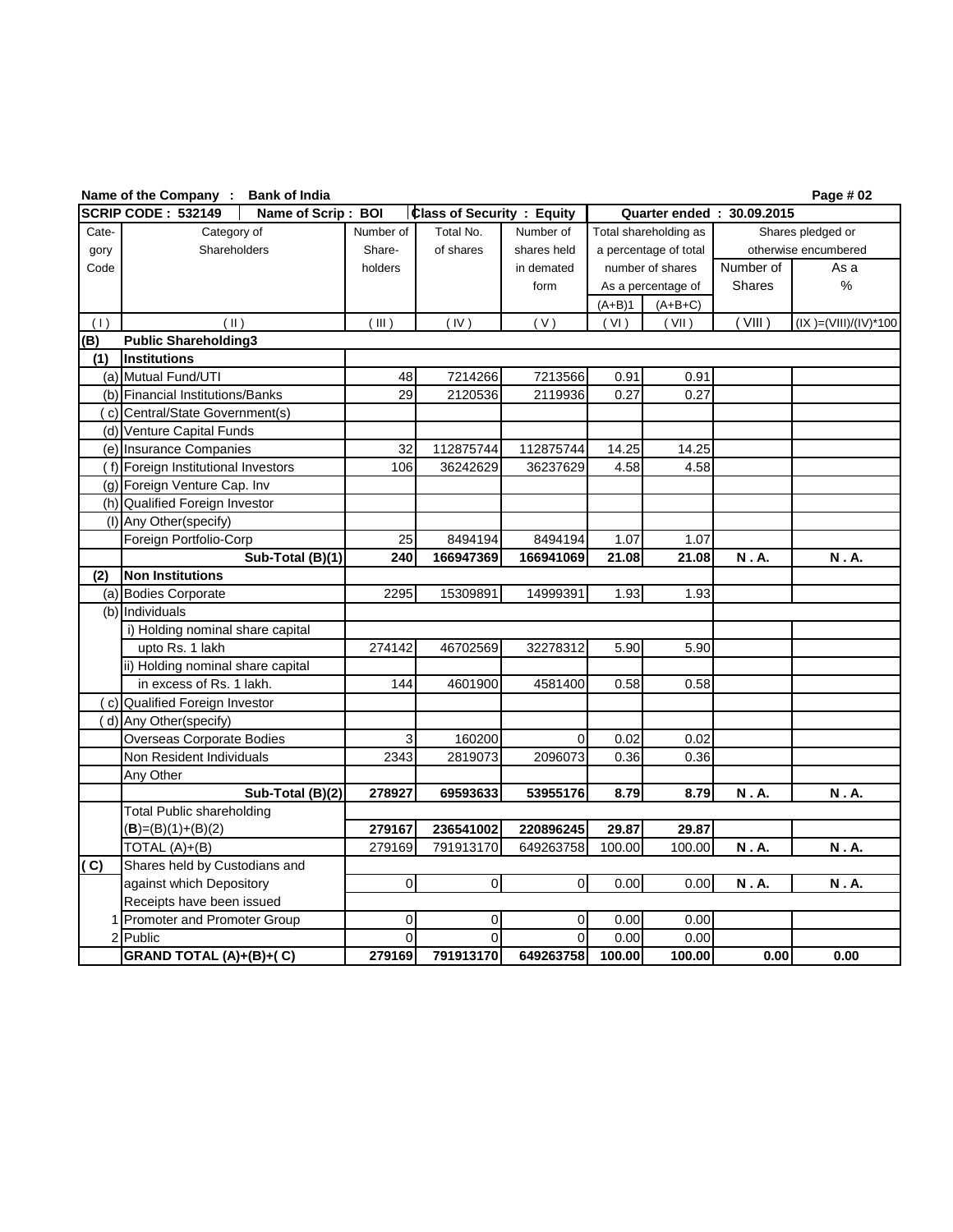#### **(I) (b) Statement showing holding of securities (including shares, warrants, convertible securities) of persons belonging to the category**

#### **"Promoter and Promoter Group"**

| Sr.No. | Name of the shareholder    | Details of shares held |               | Encumbered shares (*) |            | Details of Warrants |          | Details of Convertible |                          | Total shares (including |                         |
|--------|----------------------------|------------------------|---------------|-----------------------|------------|---------------------|----------|------------------------|--------------------------|-------------------------|-------------------------|
|        |                            |                        |               |                       |            |                     |          |                        | Securities               |                         | underlying shares       |
|        |                            |                        |               |                       |            |                     |          |                        |                          |                         | assuming full           |
|        |                            |                        |               |                       |            |                     |          |                        |                          |                         | conversion of           |
|        |                            |                        |               |                       |            |                     |          |                        |                          |                         | warrants and            |
|        |                            |                        |               |                       |            |                     |          |                        |                          |                         | convertible securities) |
|        |                            |                        |               |                       |            |                     |          |                        |                          |                         | as a % of diluted       |
|        |                            |                        |               |                       |            |                     |          |                        |                          |                         | share capital           |
|        |                            | No. of                 | As a % of     | Number                | As a       | As a % of           | No. of   | As a %                 | No. of                   | As a %                  |                         |
|        |                            | shares held            | grand total   |                       | Percentage | grand total         | warrants |                        | total No. of Convertible | total No. of            |                         |
|        |                            |                        | $(A)+(B)+(C)$ |                       |            | $(A)+(B)+(C)$       | held     | warrants               | securities               | convertible             |                         |
|        |                            |                        |               |                       |            | of sub-clause       |          | of the same            | held                     | securities              |                         |
|        |                            |                        |               |                       |            | (1)(a)              |          | class                  |                          | of the same             |                         |
|        |                            |                        |               |                       |            |                     |          |                        |                          | class                   |                         |
| (1)    | $(\parallel)$              | ( III )                | (IV)          | ( V '                 | (VI)       | (VII)               | VIII)    | (IX)                   | (X)                      | (XI)                    | (XII)                   |
|        | <b>IPRESIDENT OF INDIA</b> | 555372168              | 70.13         | $\Omega$              | 0.00       | 0.00                |          |                        |                          |                         | 70.13                   |
|        | Total                      | 555372168              | 70.13         | $\mathbf{0}$          | 0.00       | 0.00                |          |                        |                          |                         | 70.13                   |

(**\***) The term "encumbrance" has the same meaning as assigned to it in regulation 28(3) of the SAST Regulations, 2011.

#### **(I) (c ) (i) Statement showing holding of securities (including shares, warrants, convertible securities) of persons belonging to the category "Public" and holding more than 1% of the total number of shares**

| Sr.No. | Name of the shareholder             | Number of | Shares as a          | Details of warrants |             | Details of Convertible Securities | Total shares (including |                        |
|--------|-------------------------------------|-----------|----------------------|---------------------|-------------|-----------------------------------|-------------------------|------------------------|
|        |                                     | shares    | percentage of total  | No. of warrants     | As a $%$    | No of convertible                 | % w.r.t                 | underlying shares      |
|        |                                     | held      | number of shares     | held                | total       | securities held                   | total No. of            | assuming full          |
|        |                                     |           | {i.e. Grand Total of |                     | No. of      |                                   | convertible             | conversion of warrants |
|        |                                     |           | $(A)+(B)+(C)$        |                     | warrants of |                                   | securities of           | and conv. Securities)  |
|        |                                     |           | indicated in         |                     | same        |                                   | the same                | as a % of diluted      |
|        |                                     |           | statement at para    |                     | class       |                                   | class                   | share capital          |
|        |                                     |           | $(1)$ (a) above      |                     |             |                                   |                         |                        |
|        | LIFE INSURANCE CORPORATION OF INDIA | 99281603  | 12.54                |                     |             |                                   |                         | 12.54                  |
|        | 2 THE NEW INDIA ASSURANCE CO LTD    | 7171643   | 0.91                 |                     |             |                                   |                         | 0.91                   |
|        | <b>ITOTAL</b>                       | 106453246 | 13.44                |                     |             |                                   |                         | 13.44                  |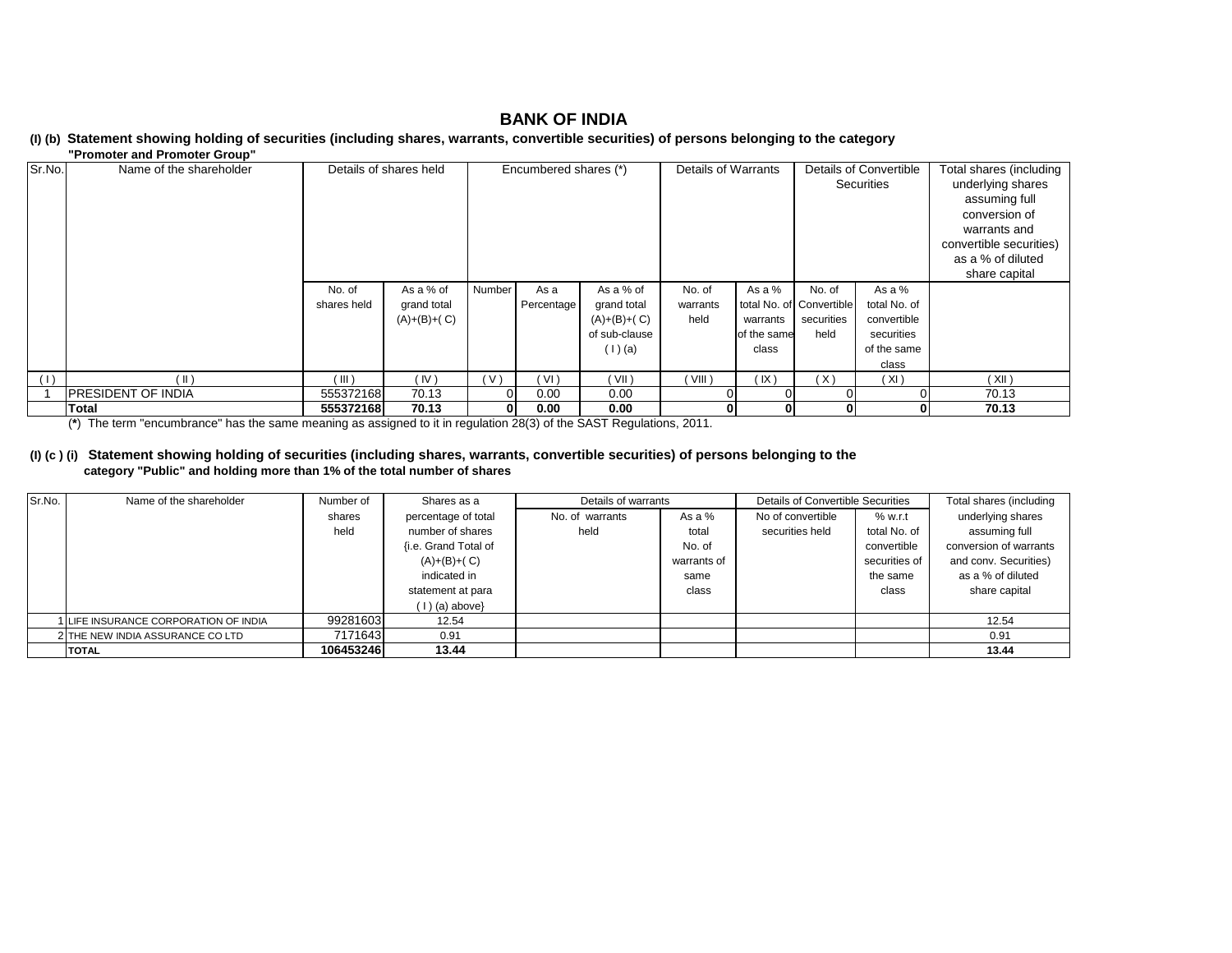#### **(I) (c ) (ii) Statement showing holding of securities (including shares, warrants, convertible securities) of persons (together with PAC) belonging to the category "Public" and holding more than 5% of the total number of shares**

| Sr.No. | Name(s) of the shareholder(s)       | Number of | Shares as a          | Details of warrants |             | Details of Convertible Securities | Total shares  |                            |
|--------|-------------------------------------|-----------|----------------------|---------------------|-------------|-----------------------------------|---------------|----------------------------|
|        | and the Persons Acting in Concert   | shares    | percentage of total  | No. of warrants     | As a %      | No of convertible                 | % w.r.t       | (including underlying      |
|        | (PAC) with them                     |           | number of shares     | held                | total       | securities held                   | total No. of  | shares assuming full       |
|        |                                     |           | {i.e. Grand Total of |                     | No. of      |                                   | convertible   | conversion of              |
|        |                                     |           | $(A)+(B)+(C)$        |                     | warrants of |                                   | securities of | warrants and               |
|        |                                     |           | indicated in         |                     | same        |                                   | the same      | convertible securities) as |
|        |                                     |           | statement at para    |                     | class       |                                   | class         | a % of diluted share       |
|        |                                     |           | $(1)$ (a) above}     |                     |             |                                   |               | capital                    |
|        | LIFE INSURANCE CORPORATION OF INDIA | 99281603  | 12.54                |                     |             |                                   |               | 12.54                      |
|        | <b>TOTAL</b>                        | 99281603  | 12.54                |                     |             |                                   |               | 12.54                      |
|        |                                     |           |                      |                     |             |                                   |               |                            |

#### **(I) (d) Statement showing details of locked-in shares**

| Sr.No. | Name of the shareholder                           | Category of              | Number of | Locked-in shares as a   |
|--------|---------------------------------------------------|--------------------------|-----------|-------------------------|
|        |                                                   | shareholders             | locked-in | percentage of total     |
|        |                                                   | Promoters / Public       | shares    | number of shares        |
|        |                                                   |                          |           | {i.e.Grand Total of     |
|        |                                                   |                          |           | $(A)+(B)+(C)$ indicated |
|        |                                                   |                          |           | in Statement at para    |
|        |                                                   |                          |           | $(I)(a)$ above}         |
|        | President of India                                | Promoters                | 555372168 | 83.53                   |
|        | 2 Life Insurance Corporation of India             | Insurance Company        | 16500000  | 2.48                    |
|        | 3 Life Insurance Corporation of India P & GS Fund | <b>Insurance Company</b> | 3500000   | 0.53                    |
|        | 4 The New India Assurance Co Ltd                  | Insurance Company        | 2645502   | 0.40                    |
|        | Total                                             |                          | 578017670 | 86.93                   |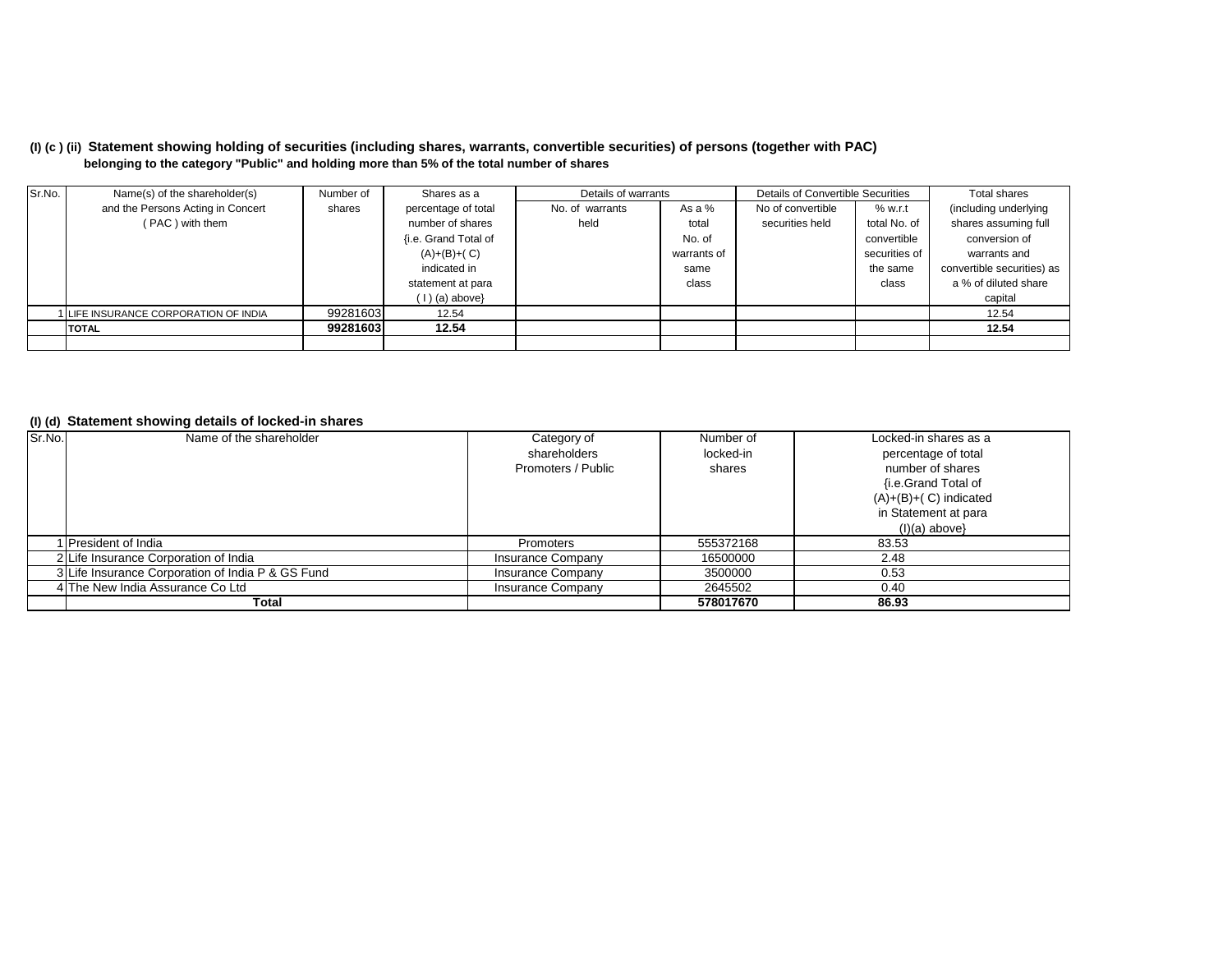## **(II) (a) Statement showing details of Depository Receipts (DRs)**

|        | <b>SCRIP CODE : 532149</b>                               |                                        | <b>Quarter Ended: 30.09.2015</b>                               |                                                                                                                                                                          |  |  |  |  |
|--------|----------------------------------------------------------|----------------------------------------|----------------------------------------------------------------|--------------------------------------------------------------------------------------------------------------------------------------------------------------------------|--|--|--|--|
| Sr.No. | Type of<br>outstanding DR<br>(ADRs, GDRs,<br>SDRs. Etc.) | Number of<br>outstanding<br><b>DRs</b> | Number of<br>shares<br>underlying<br>outstanding<br><b>DRs</b> | Shares underlying<br>outstanding DRs as a<br>percentage of total number of<br>shares {i.e.Grand Total of<br>$(A)+(B)+(C)$ indicated in<br>Statement at para (I)(a) above |  |  |  |  |
|        |                                                          |                                        |                                                                |                                                                                                                                                                          |  |  |  |  |

## **(II) (b) Statement showing holding of Depository Receipts (DRs) where underlying shares held by "promoter/promoter group" are in**

| excess of 1% of the total number of shares |                           |                                                                |                                                                |                                                                                                                                                                          |  |  |  |  |  |  |
|--------------------------------------------|---------------------------|----------------------------------------------------------------|----------------------------------------------------------------|--------------------------------------------------------------------------------------------------------------------------------------------------------------------------|--|--|--|--|--|--|
|                                            | <b>SCRIP CODE: 532149</b> |                                                                | <b>Quarter Ended: 30.09.2015</b>                               |                                                                                                                                                                          |  |  |  |  |  |  |
| Sr.No.                                     | Name of the<br>DR holder. | Type of<br>outstanding<br>DR<br>(ADRs,<br>GDRs,<br>SDRs. etc.) | Number of<br>shares<br>underlying<br>outstanding<br><b>DRs</b> | Shares underlying<br>outstanding DRs as a<br>percentage of total number of<br>shares {i.e.Grand Total of<br>$(A)+(B)+(C)$ indicated in<br>Statement at para (I)(a) above |  |  |  |  |  |  |
|                                            |                           |                                                                |                                                                |                                                                                                                                                                          |  |  |  |  |  |  |
|                                            |                           |                                                                |                                                                |                                                                                                                                                                          |  |  |  |  |  |  |